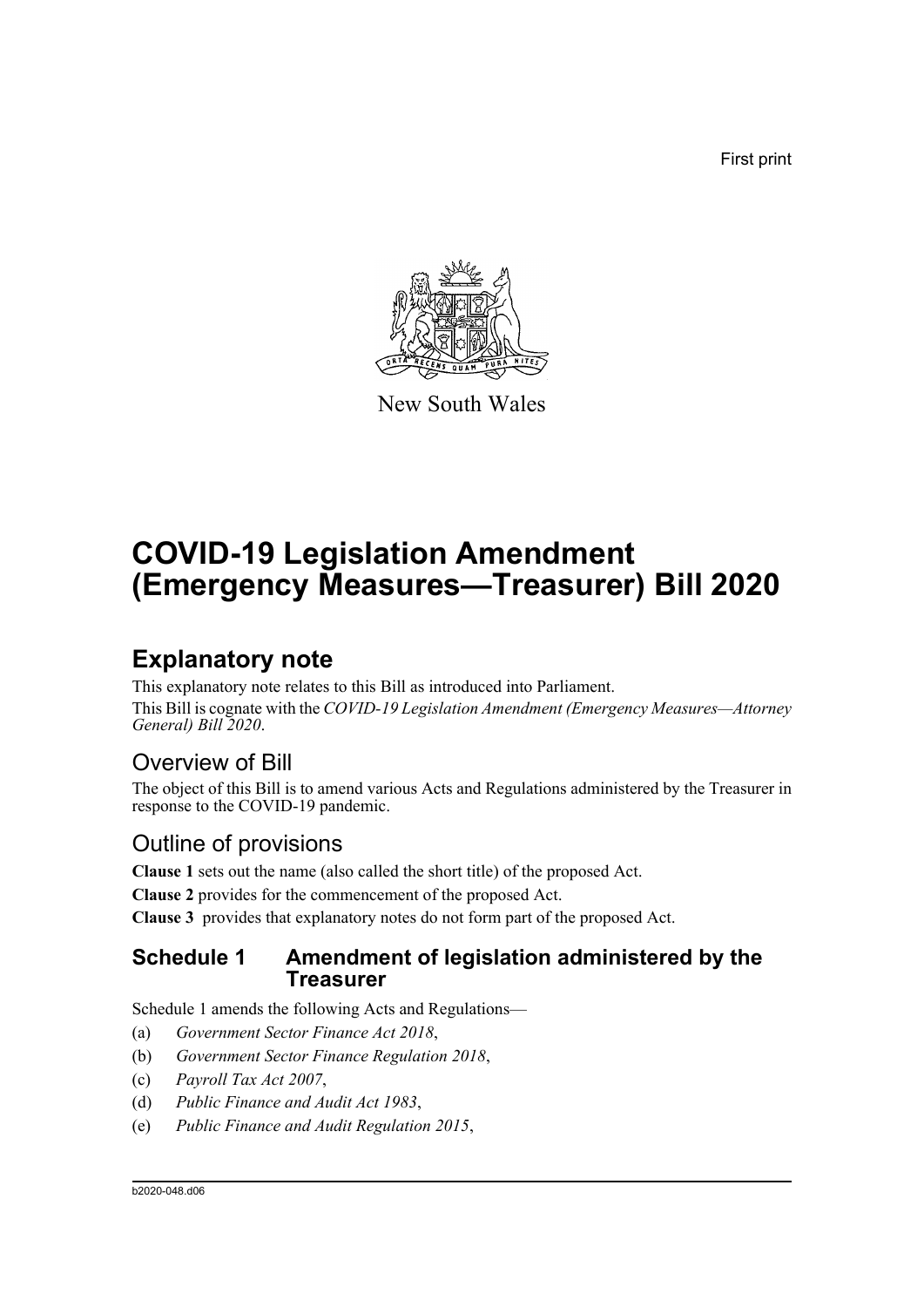The amendments are explained in detail in the explanatory note for each Act and Regulation in Schedule 1.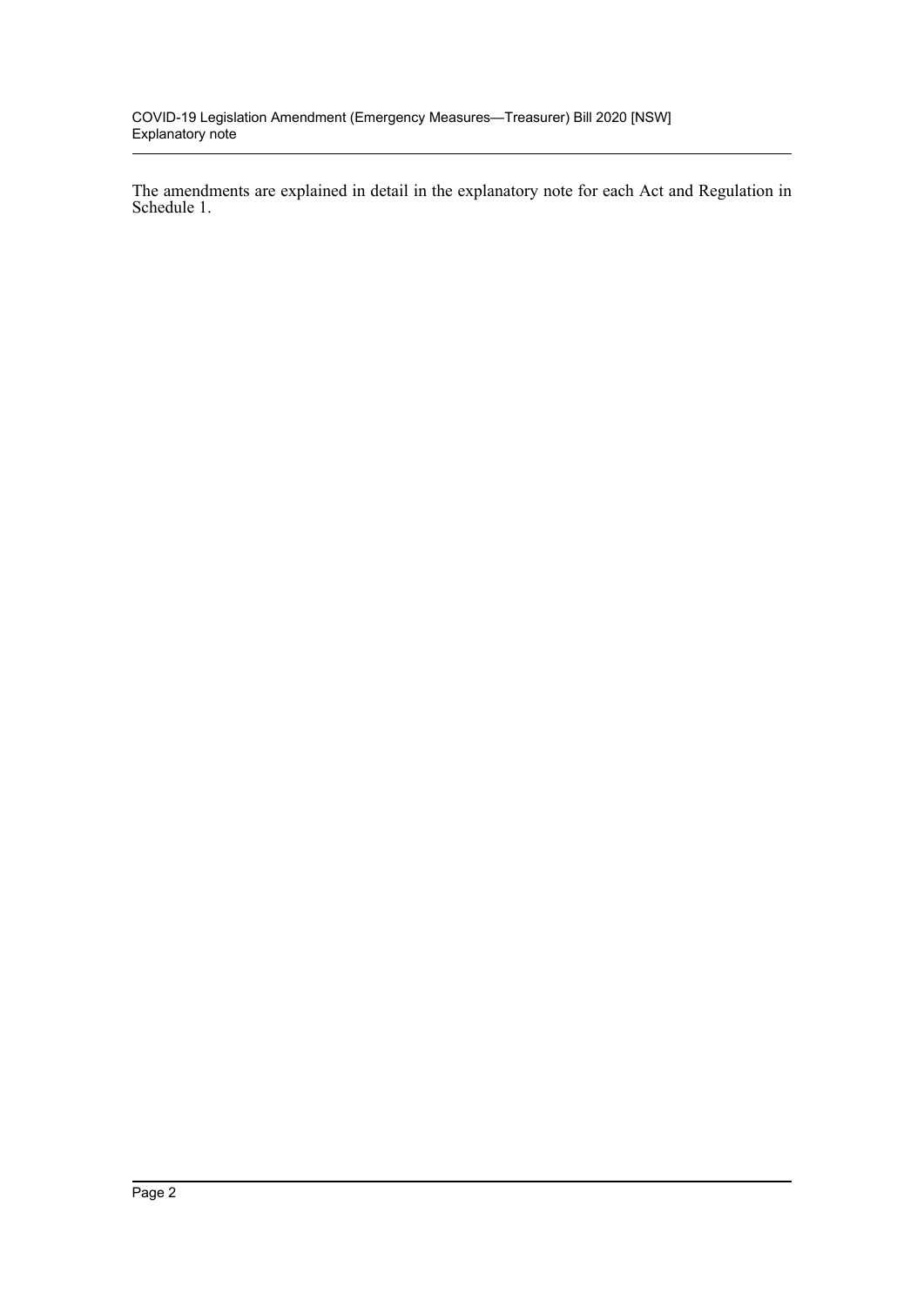First print



New South Wales

# **COVID-19 Legislation Amendment (Emergency Measures—Treasurer) Bill 2020**

## **Contents**

|                   |   |                                                        | Page |
|-------------------|---|--------------------------------------------------------|------|
|                   |   | Name of Act                                            |      |
|                   |   | Commencement                                           |      |
|                   | 3 | <b>Explanatory notes</b>                               |      |
| <b>Schedule 1</b> |   | Amendment of legislation administered by the Treasurer |      |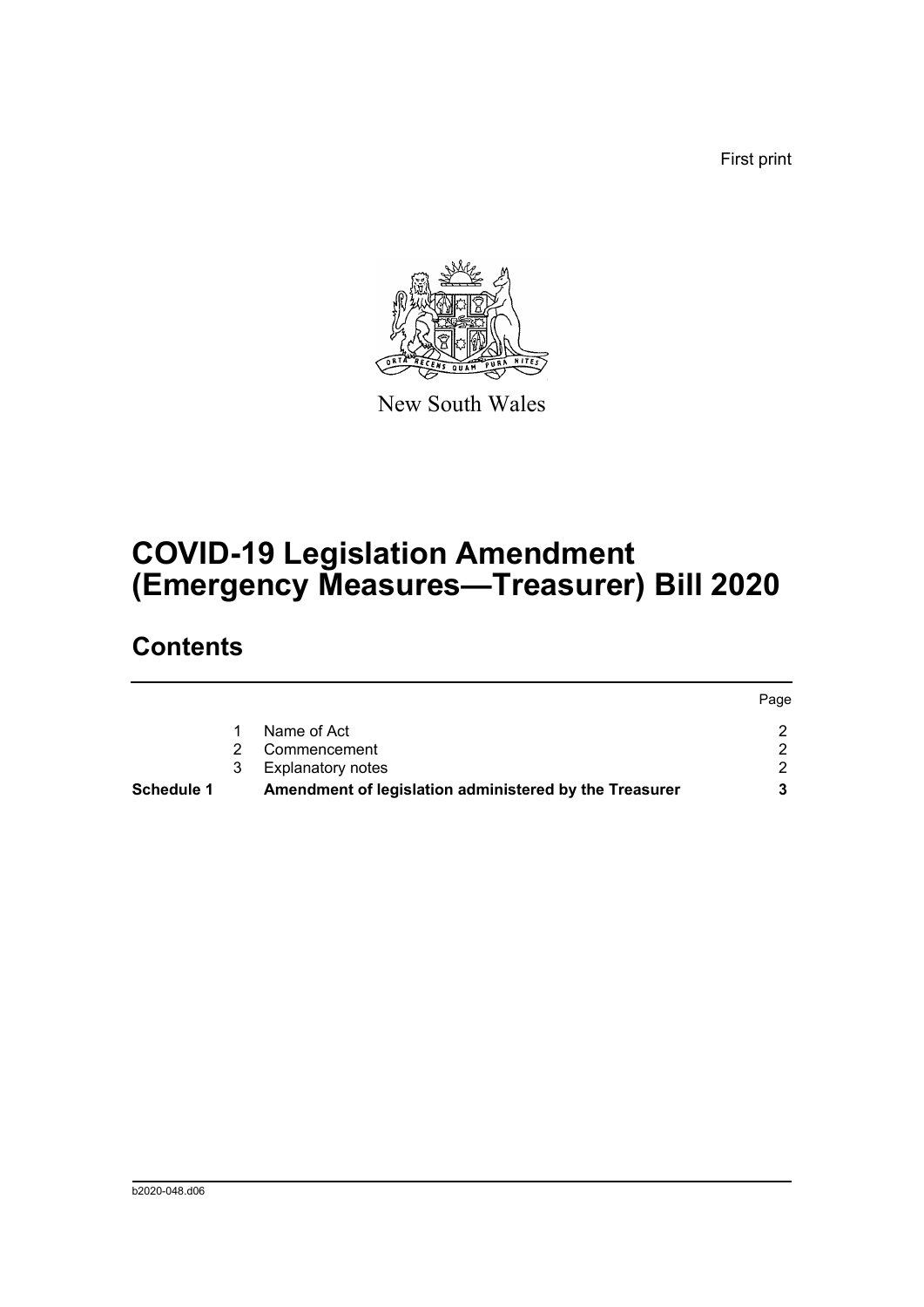

New South Wales

# **COVID-19 Legislation Amendment (Emergency Measures—Treasurer) Bill 2020**

No , 2020

### **A Bill for**

An Act to amend legislation administered by the Treasurer to implement further emergency measures as a result of the COVID-19 pandemic.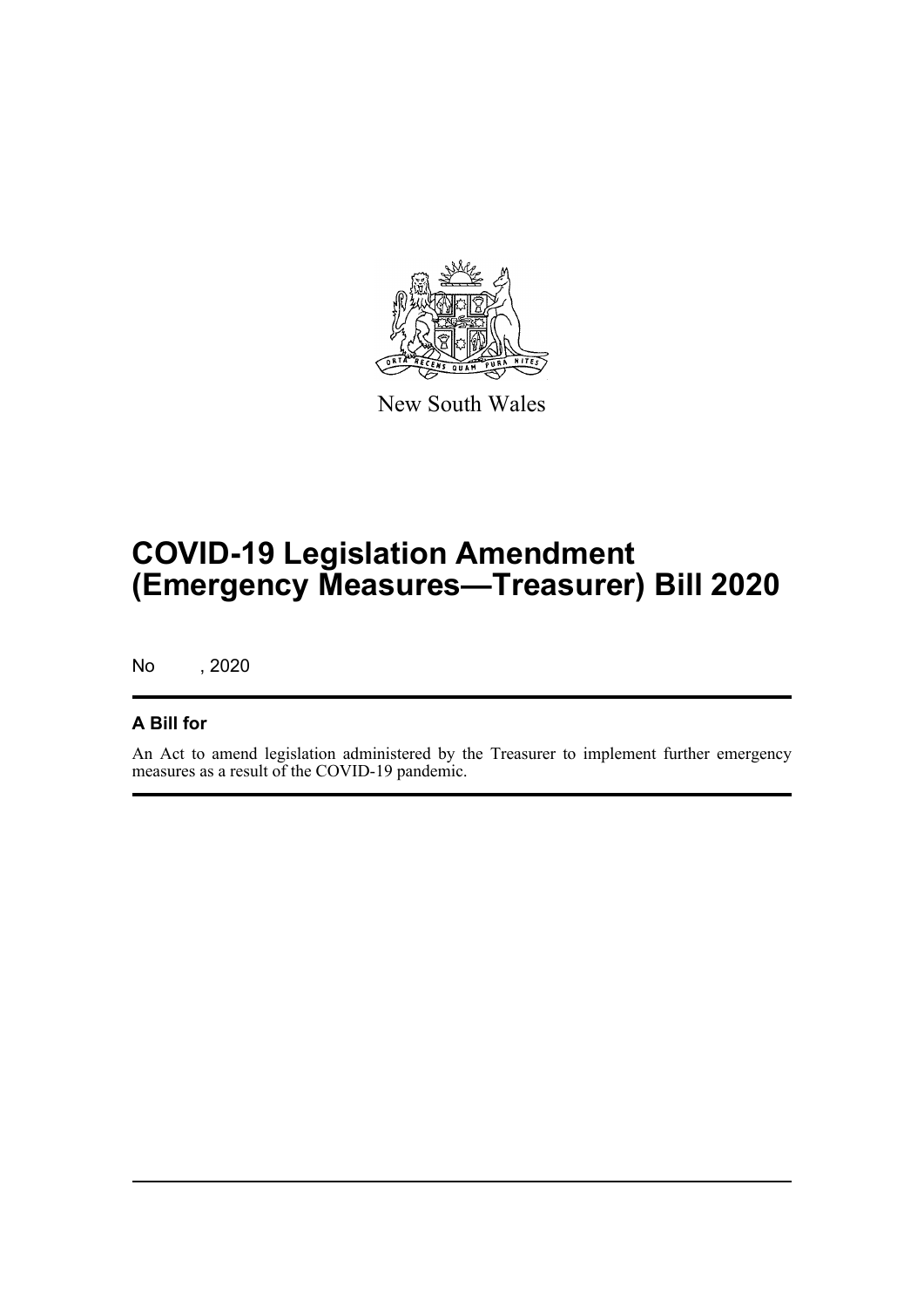COVID-19 Legislation Amendment (Emergency Measures—Treasurer) Bill 2020 [NSW]

<span id="page-4-2"></span><span id="page-4-1"></span><span id="page-4-0"></span>

|   | The Legislature of New South Wales enacts-                                                                 |        |
|---|------------------------------------------------------------------------------------------------------------|--------|
|   | Name of Act                                                                                                | 2      |
|   | This Act is the COVID-19 Legislation Amendment (Emergency Measures—<br>Treasurer) Act 2020.                | 3<br>4 |
|   | Commencement                                                                                               | 5      |
|   | This Act commences on the date of assent to this Act.                                                      | 6      |
| 3 | <b>Explanatory notes</b>                                                                                   | 7      |
|   | The matter appearing under the heading "Explanatory note" in Schedule 1 does not<br>form part of this Act. | 8<br>9 |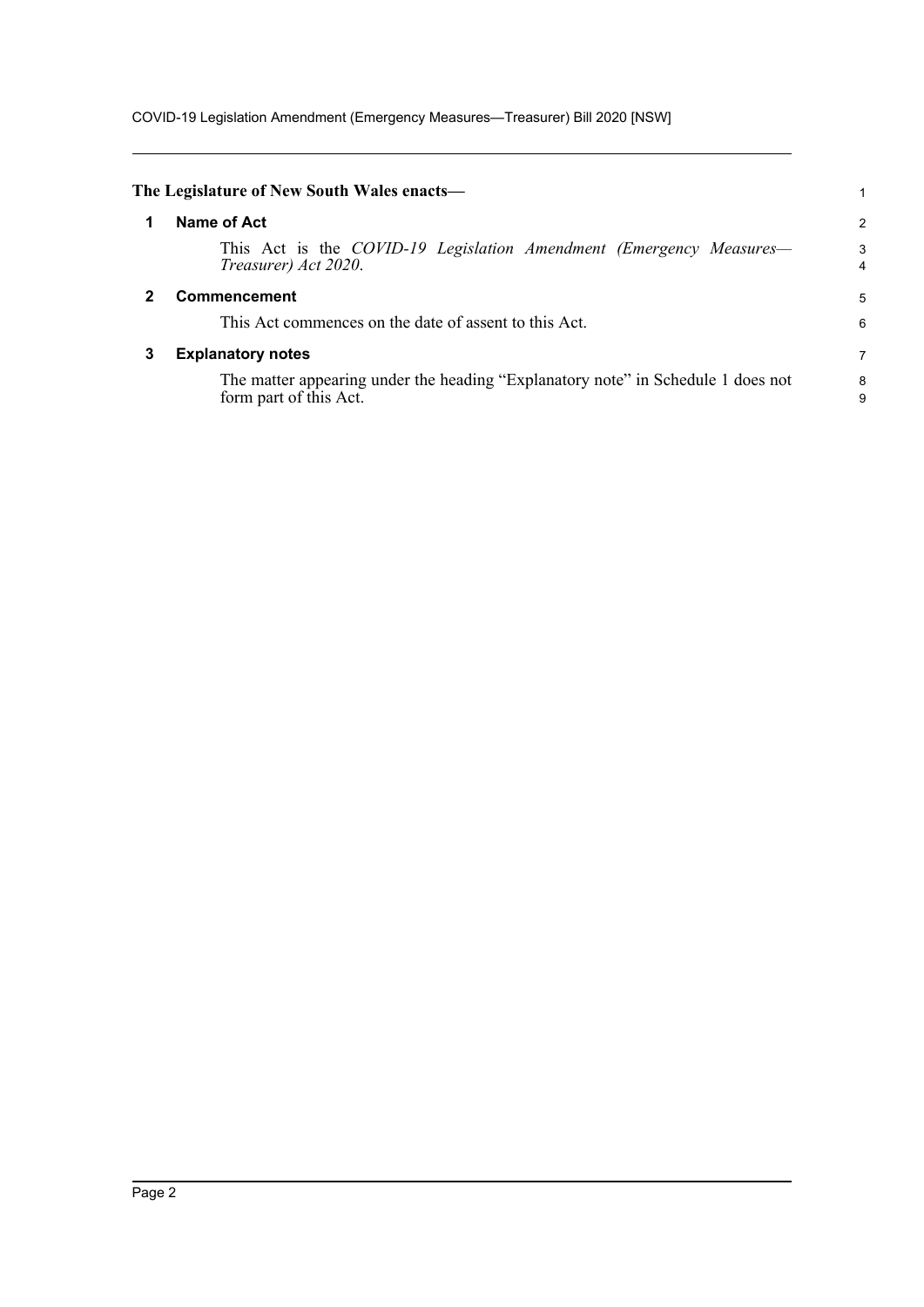<span id="page-5-0"></span>

|       | <b>Schedule 1</b>                                                        |              |         | Amendment of legislation administered by the<br>Treasurer                                                                                                                                                                                                                                                                                    | 1<br>2                        |
|-------|--------------------------------------------------------------------------|--------------|---------|----------------------------------------------------------------------------------------------------------------------------------------------------------------------------------------------------------------------------------------------------------------------------------------------------------------------------------------------|-------------------------------|
| 1.1   |                                                                          |              |         | Government Sector Finance Act 2018 No 55                                                                                                                                                                                                                                                                                                     | 3                             |
| $[1]$ | Section 4.11 Variations of annual appropriations for Commonwealth grants |              |         | 4                                                                                                                                                                                                                                                                                                                                            |                               |
|       |                                                                          |              |         | Omit section 4.11(3). Insert instead—                                                                                                                                                                                                                                                                                                        | 5                             |
|       |                                                                          | (3)          |         | To avoid doubt, the Treasurer may issue a certificate under this section even if<br>it is in respect of an annual reporting period for the NSW Government that has<br>ended unless the annual Appropriation Act for the next annual reporting period<br>has already given an appropriation for it.                                           | 6<br>$\overline{7}$<br>8<br>9 |
|       |                                                                          | (3A)         |         | If the Treasurer issues a certificate under this section for an annual reporting<br>period (the <i>certified period</i> )—                                                                                                                                                                                                                   | $10$<br>11                    |
|       |                                                                          |              | (a)     | for a new specific purpose payment that has been certified in a<br>certificate issued during the certified period—an appropriation for the<br>purpose of the payment is taken to have been made under the authority<br>of this section for the certified period, and                                                                         | 12<br>13<br>14<br>15          |
|       |                                                                          |              | (b)     | for a new specific purpose payment that has been certified in a<br>certificate issued after the certified period—an appropriation for the<br>purpose of the payment is taken to have been made under the authority<br>of this section for the annual reporting period for the NSW Government<br>during which the certificate was issued, and | 16<br>17<br>18<br>19<br>20    |
|       |                                                                          |              | (c)     | for a decreased or increased specific purpose payment that has been<br>certified (whether in a certificate issued during or after the certified<br>period)—the appropriation for the purpose of the payment is taken to<br>have been decreased or increased accordingly under the authority of this<br>section for the certified period.     | 21<br>22<br>23<br>24<br>25    |
| [2]   |                                                                          | Section 10.5 |         |                                                                                                                                                                                                                                                                                                                                              | 26                            |
|       |                                                                          |              |         | Insert after section 10.4—                                                                                                                                                                                                                                                                                                                   | 27                            |
|       | 10.5                                                                     |              |         | <b>Repeal of Schedule 2</b>                                                                                                                                                                                                                                                                                                                  | 28                            |
|       |                                                                          | (1)          |         | Schedule 2 is repealed on 1 November 2021.                                                                                                                                                                                                                                                                                                   | 29                            |
|       |                                                                          | (2)          | repeal. | Anything done, or omitted to be done, pursuant to a provision of Schedule 2<br>(or of a regulation made for the purposes of a provision of the Schedule)<br>remains as legally effective after the repeal of the Schedule as it was before its                                                                                               | 30<br>31<br>32<br>33          |
| $[3]$ |                                                                          |              |         | Schedule 1 Savings, transitional and other provisions                                                                                                                                                                                                                                                                                        | 34                            |
|       |                                                                          |              |         | Omit "1 July 2020" wherever occurring in clause $10(1)$ , $(4)$ , $(5)$ and $(6)$ .                                                                                                                                                                                                                                                          | 35                            |
|       |                                                                          |              |         | Insert instead "1 July 2021".                                                                                                                                                                                                                                                                                                                | 36                            |
| [4]   |                                                                          |              |         | Schedule 1, clause 10(2) and (3)                                                                                                                                                                                                                                                                                                             | 37                            |
|       |                                                                          |              |         | Omit "1 July 2020 until 1 July 2021" wherever occurring.                                                                                                                                                                                                                                                                                     | 38                            |
|       |                                                                          |              |         | Insert instead "1 July 2021 until the relevant day".                                                                                                                                                                                                                                                                                         | 39                            |
| [5]   |                                                                          |              |         | Schedule 1, clause 10(7)                                                                                                                                                                                                                                                                                                                     | 40                            |
|       |                                                                          |              |         | Insert after clause $10(6)$ —                                                                                                                                                                                                                                                                                                                | 41                            |
|       |                                                                          | (7)          |         | In this clause-                                                                                                                                                                                                                                                                                                                              | 42                            |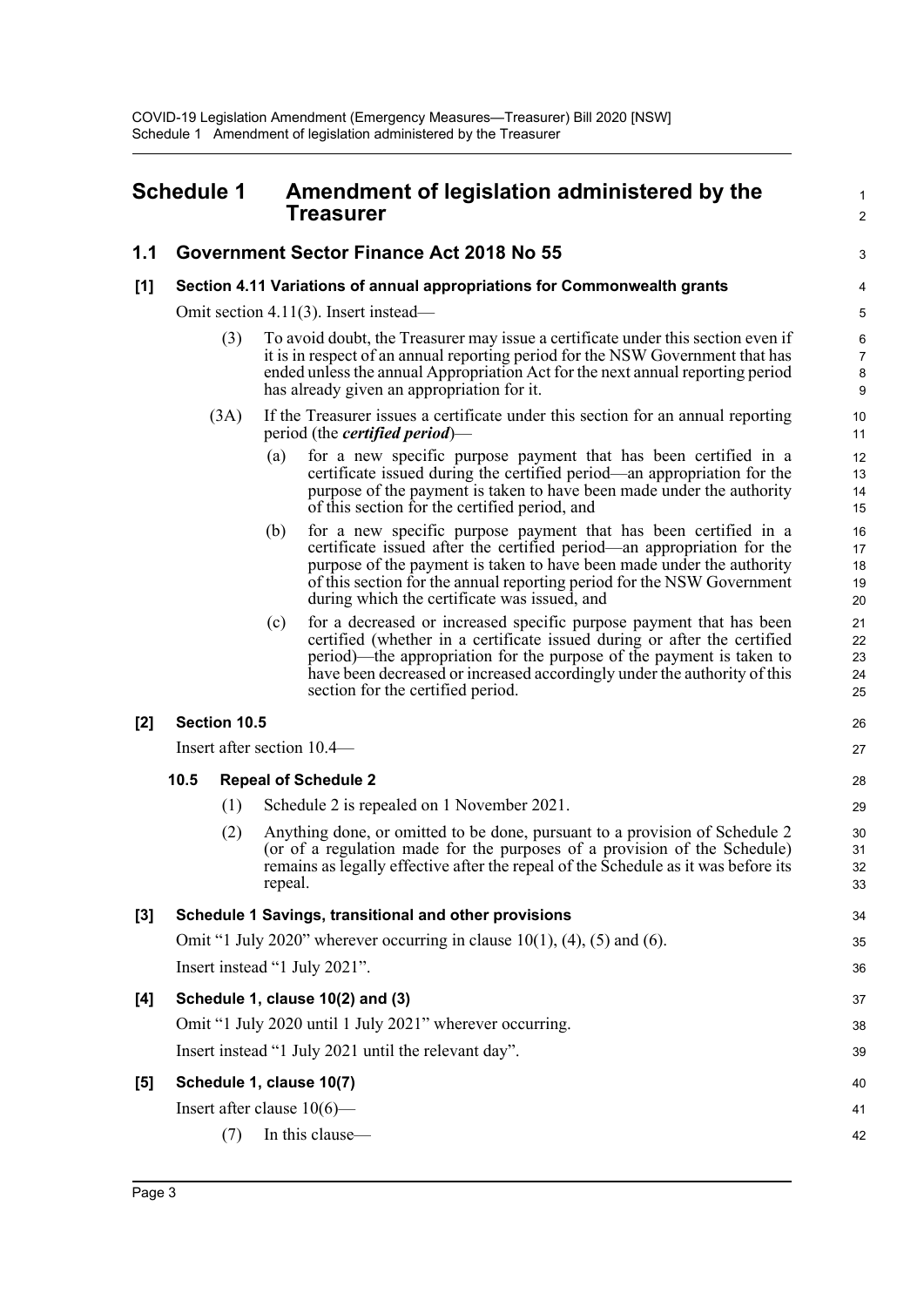|     |             |                   | (a)<br>(b)                 | (i)                | relevant day means whichever of the following days is the earlier-<br>1 July 2022,<br>the day on which—<br>for subclause (2)—the Annual Reports (Statutory Bodies) Act<br>1984 is repealed, or                                                                                               | 1<br>2<br>3<br>4<br>5 |
|-----|-------------|-------------------|----------------------------|--------------------|----------------------------------------------------------------------------------------------------------------------------------------------------------------------------------------------------------------------------------------------------------------------------------------------|-----------------------|
|     |             |                   |                            | (11)               | for subclause (3)—the Annual Reports (Departments) Act 1985 is<br>repealed.                                                                                                                                                                                                                  | 6<br>$\overline{7}$   |
| [6] |             | <b>Schedule 2</b> | Insert after Schedule 1-   |                    |                                                                                                                                                                                                                                                                                              | 8<br>9                |
|     |             | <b>Schedule 2</b> |                            |                    | <b>Provisions for COVID-19 pandemic</b>                                                                                                                                                                                                                                                      | 10                    |
|     | Part 1      |                   |                            | <b>Preliminary</b> |                                                                                                                                                                                                                                                                                              | 11                    |
|     | 1           |                   | Interpretation             |                    |                                                                                                                                                                                                                                                                                              | 12                    |
|     |             |                   |                            |                    | In this Schedule-                                                                                                                                                                                                                                                                            | 13                    |
|     |             |                   |                            |                    | 2020–2021 annual Appropriation Act means the annual Appropriation Act<br>for the 2020–2021 annual reporting period.                                                                                                                                                                          | 14<br>15              |
|     |             |                   |                            |                    | 2020–2021 annual reporting period means the annual reporting period for the<br>NSW Government commencing on 1 July 2020.                                                                                                                                                                     | 16<br>17              |
|     |             |                   | period.                    |                    | 2020–2021 Budget means the Budget for the 2020–2021 annual reporting                                                                                                                                                                                                                         | 18<br>19              |
|     |             |                   |                            |                    | <i>different day prescribed by the regulations</i> —see clause 4.                                                                                                                                                                                                                            | 20                    |
|     |             |                   |                            |                    | extended Budget presentation day means-                                                                                                                                                                                                                                                      | 21                    |
|     |             |                   | (a)                        |                    | 31 December 2020, or                                                                                                                                                                                                                                                                         | 22                    |
|     |             |                   | (b)                        |                    | any different day prescribed by the regulations.                                                                                                                                                                                                                                             | 23                    |
|     |             |                   |                            |                    | <i>modified Acts</i> —see clause 2.                                                                                                                                                                                                                                                          | 24                    |
|     | $\mathbf 2$ |                   | <b>Objects of Schedule</b> |                    |                                                                                                                                                                                                                                                                                              | 25                    |
|     |             |                   |                            |                    | The objects of this Schedule are to modify the operation of the following Acts<br>(the <i>modified Acts</i> ) to extend certain budgetary and financial and annual<br>reporting time frames, and to confer additional powers on the Treasurer, as a<br>consequence of the COVID-19 pandemic— | 26<br>27<br>28<br>29  |
|     |             |                   | (a)                        | this Act,          |                                                                                                                                                                                                                                                                                              | 30                    |
|     |             |                   | (b)                        |                    | the Annual Reports (Departments) Act 1985,                                                                                                                                                                                                                                                   | 31                    |
|     |             |                   | (c)                        |                    | the Annual Reports (Statutory Bodies) Act 1984,                                                                                                                                                                                                                                              | 32                    |
|     |             |                   | (d)                        |                    | the Public Finance and Audit Act 1983.                                                                                                                                                                                                                                                       | 33                    |
|     | 3           |                   |                            |                    | Relationship of Schedule with modified Acts                                                                                                                                                                                                                                                  | 34                    |
|     |             |                   |                            |                    | The provisions of this Schedule apply despite anything to the contrary in the<br>modified Acts or regulations made under the modified Acts.                                                                                                                                                  | 35<br>36              |
|     | 4           |                   |                            |                    | <b>Extending compliance days by regulation</b>                                                                                                                                                                                                                                               | 37                    |
|     |             | (1)               | provision.                 |                    | This clause applies in relation to a provision of this Schedule that allows a<br>different day to be prescribed by the regulations for a day specified by the                                                                                                                                | 38<br>39<br>40        |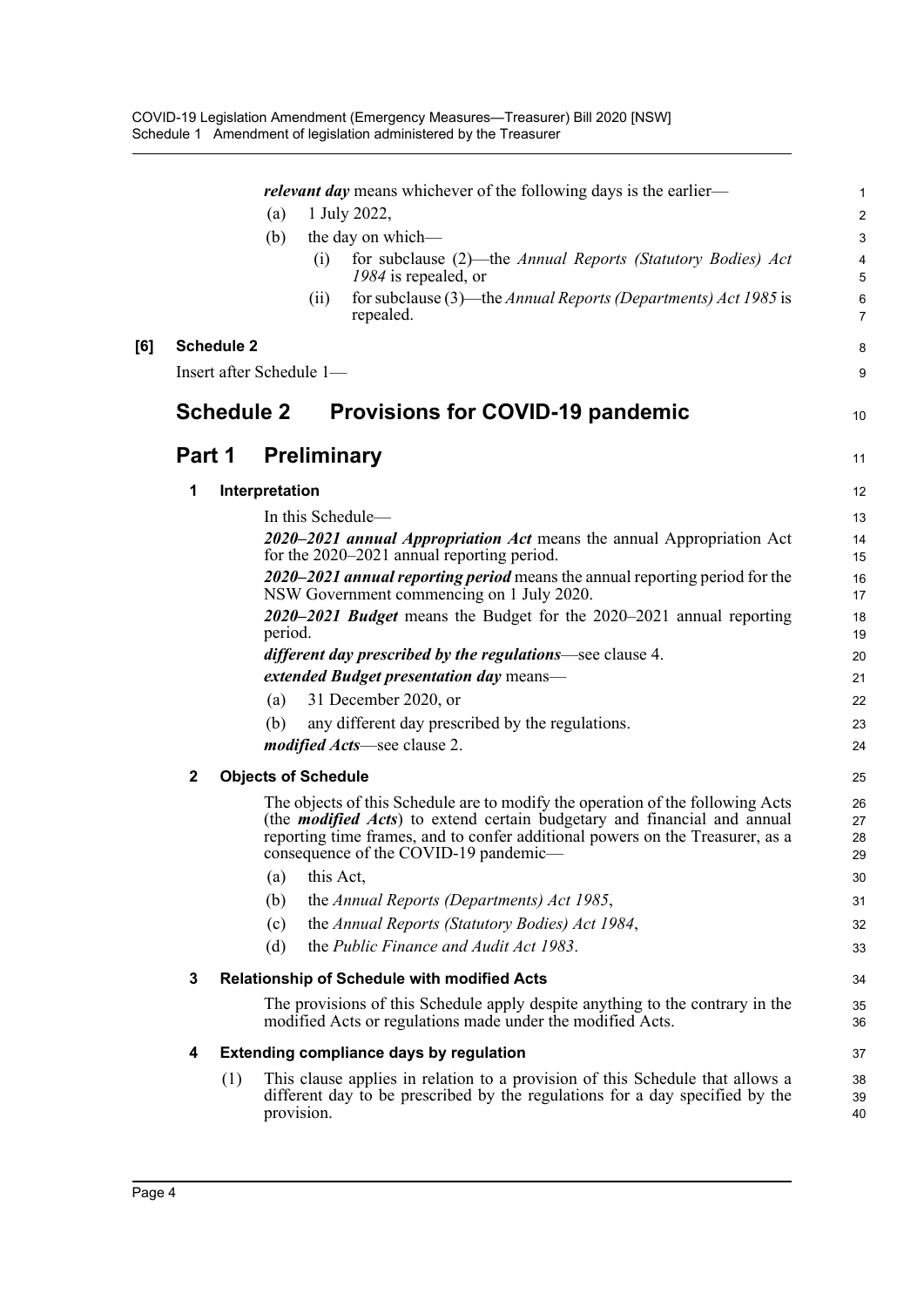|                | (2)           | The day prescribed by the regulations may be earlier than the day specified by<br>the provision.                                                                                                                                                                                                                                                                                      | $\mathbf{1}$<br>$\overline{2}$ |
|----------------|---------------|---------------------------------------------------------------------------------------------------------------------------------------------------------------------------------------------------------------------------------------------------------------------------------------------------------------------------------------------------------------------------------------|--------------------------------|
|                | (3)           | However, the day prescribed by the regulations may not be later than 30 June<br>2021.                                                                                                                                                                                                                                                                                                 | $\ensuremath{\mathsf{3}}$<br>4 |
| Part 2         |               | Modifications concerning 2020–2021 Budget and<br>certain appropriations                                                                                                                                                                                                                                                                                                               | 5<br>$\,6\,$                   |
| 5              |               | Presentation of 2020-2021 Budget                                                                                                                                                                                                                                                                                                                                                      | $\overline{7}$                 |
|                | (1)           | The Treasurer is to cause the Budget Papers for the 2020–2021 Budget to be<br>tabled in the Legislative Assembly before the extended Budget presentation<br>day instead of 30 June 2020 as provided by section 4.4 of this Act.                                                                                                                                                       | 8<br>9<br>10                   |
|                | (2)           | For these Budget Papers, section $4.2(3)(a)$ of this Act does not apply in relation<br>to the budget aggregates for the 2 prior years.                                                                                                                                                                                                                                                | 11<br>12                       |
| 6              | <b>Budget</b> | Payments authorised on lapse of appropriation because of delay in 2020-2021                                                                                                                                                                                                                                                                                                           | 13<br>14                       |
|                | (1)           | The Treasurer may authorise payments out of the Consolidated Fund under<br>section 4.10 of this Act until whichever of the following occurs first—                                                                                                                                                                                                                                    | 15<br>16                       |
|                |               | the extended Budget presentation day,<br>(a)                                                                                                                                                                                                                                                                                                                                          | 17                             |
|                |               | the enactment of the 2020–2021 annual Appropriation Act.<br>(b)                                                                                                                                                                                                                                                                                                                       | 18                             |
|                | (2)           | Payments that are authorised to be made under section 4.10 for this purpose<br>must not exceed, in total, an amount equivalent to 75% of the amount<br>appropriated under the <i>Appropriation Act</i> $2019$ (adjusted for consumer prices<br>as provided by regulations made for the purposes of section $4.10(4)(a)$ of this<br>Act).                                              | 19<br>20<br>21<br>22<br>23     |
|                | (3)           | Subclause (2) does not prevent payments being authorised to meet any<br>exigencies of Government as provided by clause 7 of this Schedule or section<br>$4.13$ of this Act.                                                                                                                                                                                                           | 24<br>25<br>26                 |
| $\overline{7}$ |               | Payments out of Consolidated Fund for exigencies of Government resulting<br>from COVID-19 pandemic                                                                                                                                                                                                                                                                                    | 27<br>28                       |
|                | (1)           | This clause applies until the 2020–2021 annual Appropriation Act is enacted.                                                                                                                                                                                                                                                                                                          | 29                             |
|                | (2)           | The Treasurer may, with the approval of the Governor, determine that money<br>is to be paid out of the Consolidated Fund during the 2020-2021 annual<br>reporting period in anticipation of appropriation by Parliament by the<br>$2020-2021$ annual Appropriation Act if it is required to meet any exigencies<br>of Government resulting from the effects of the COVID-19 pandemic. | 30<br>31<br>32<br>33<br>34     |
|                | (3)           | Any money determined under subclause (2) for an exigency must be no more<br>than is necessary in the public interest to fund expenditure to meet the<br>exigency.                                                                                                                                                                                                                     | 35<br>36<br>37                 |
|                | (4)           | The Treasurer must cause details of the payments of money paid under this<br>clause to be included in the Budget Papers for the 2020–2021 Budget.                                                                                                                                                                                                                                     | 38<br>39                       |

40

(5) This clause does not limit section 4.13 of this Act.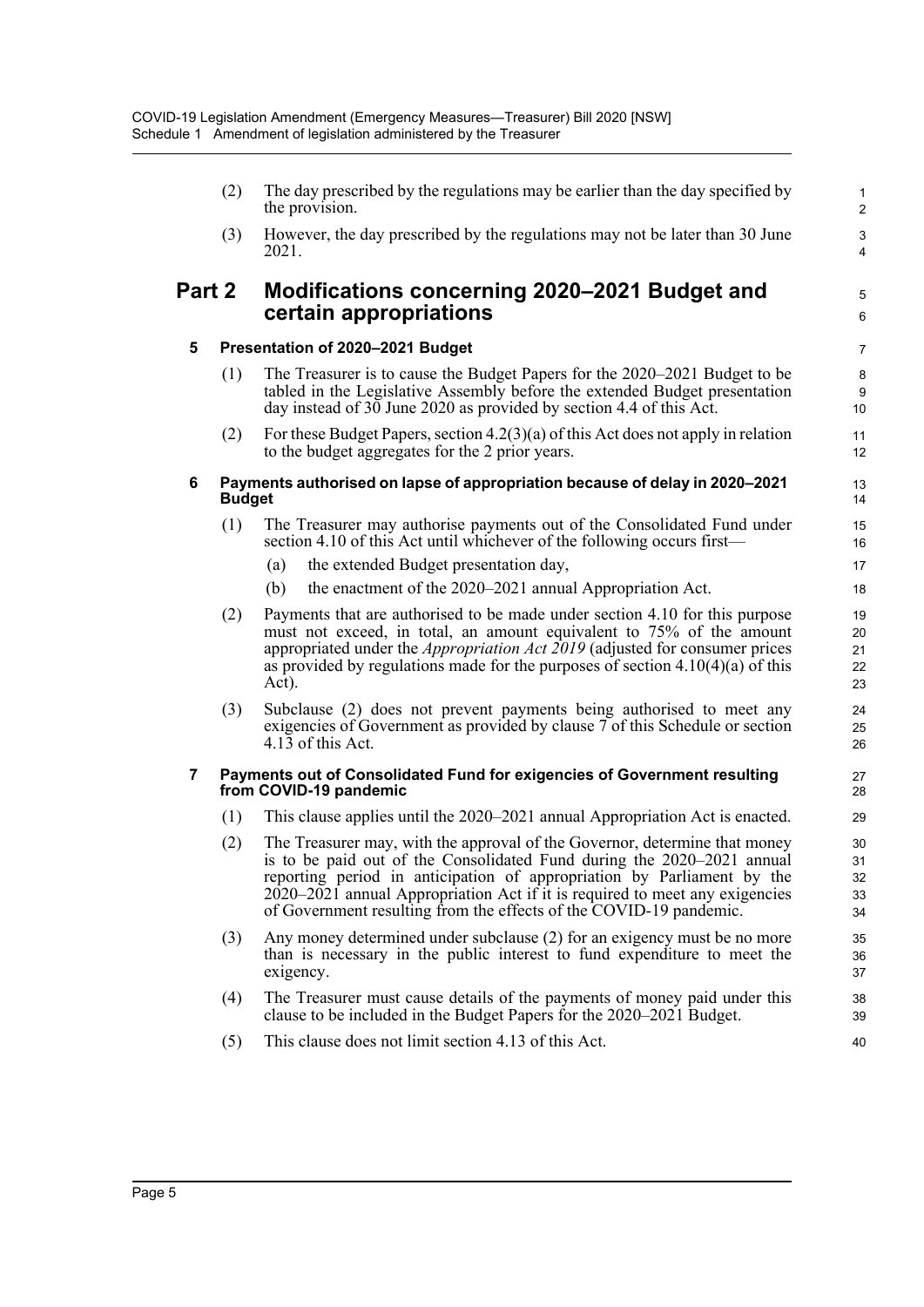### **Part 3 Modifications concerning certain financial statements, reviews and reports**

#### **8 Consolidated financial statements and general government sector financial statements for 2019–2020 financial year**

(1) The Treasurer is, for the purposes of section 6 of the *Public Finance and Audit Act 1983*, to transmit to the Auditor-General the statements referred to in that section for the financial year commencing on 1 July 2019 (the *2019–2020 consolidated statements*) on or before 15 March 2021, or any different day prescribed by the regulations, instead of on or before 15 September 2020.

1  $\overline{2}$ 

- (2) The Auditor-General is, for the purposes of section 49 of the *Public Finance and Audit Act 1983*, to transmit the Auditor-General's opinion or opinions on the 2019–2020 consolidated statements on or before 22 April 2021, or any different day prescribed by the regulations, instead of on or before 22 October 2020.
- (3) The Treasurer is, for the purposes of section 51 of the *Public Finance and Audit Act 1983*, to present the 2019–2020 consolidated statements as audited by the Auditor-General (and the opinion or opinions of the Auditor-General as to those statements) to the Legislative Assembly no later than 30 April 2021, or any different day prescribed by the regulations, instead of no later than 31 October 2020.

### **9 Half-yearly review for 2020**

The Treasurer may (but need not) publicly release, by 28 February 2021, the half-yearly review referred to in section 8 of the *Public Finance and Audit Act 1983* for the financial year commencing on 1 July 2019.

#### **10 Monthly statements for 2020–2021**

The Treasurer may (but need not) publicly release monthly statements referred to in section 8 of the *Public Finance and Audit Act 1983* during the period—

- (a) beginning on the commencement of this Schedule, and
- (b) ending on 31 October 2021.

#### **11 Financial reports by statutory bodies and Departments**

- (1) A financial report referred to in section 41A or 45D of the *Public Finance and Audit Act 1983* for a financial year commencing in 2019 for a statutory body or Department is to be prepared or submitted for the purposes of that section—
	- (a) if the financial year for the body or Department commenced on 1 July 2019—within the period of 6 weeks after 31 December 2020, or any different day prescribed by the regulations, instead of within the period of 6 weeks after the end of the financial year, or
	- (b) if the financial year for the body or Department commenced on any other day in 2019—within the period of 6 weeks after a day directed by the Treasurer, instead of within the period of 6 weeks after the end of the financial year.
- (2) Subclause (1) does not affect any financial report that has already been prepared and submitted in accordance with section 41A or 45D of the *Public Finance and Audit Act 1983* before the commencement of this Schedule.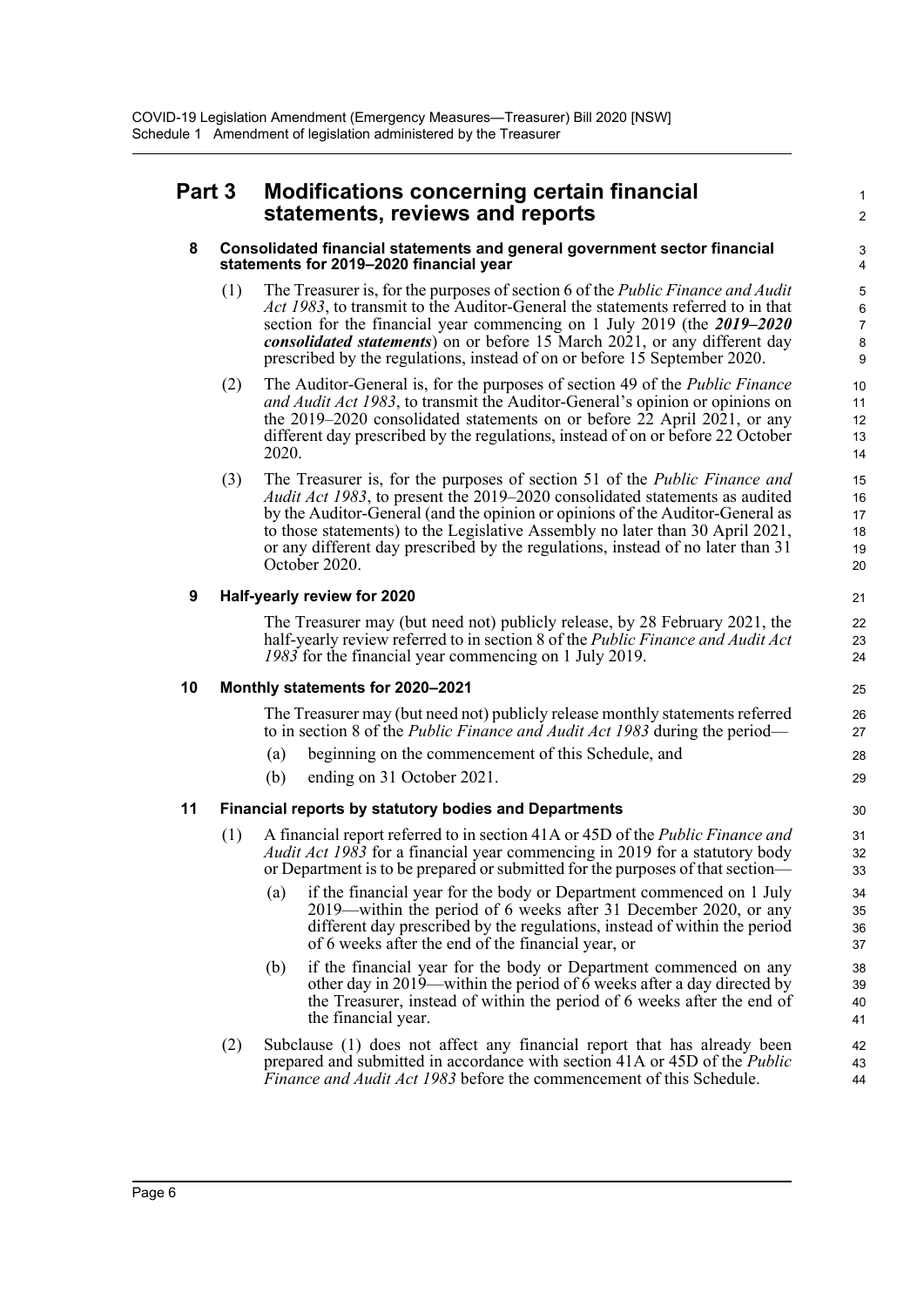## **Part 4 Modifications concerning certain annual reports**

### **12 Annual reports**

- (1) This clause applies to the submission of an annual report to the responsible Minister or Treasurer under section 12 of the *Annual Reports (Departments) Act 1985* or section 10 of the *Annual Reports (Statutory Bodies) Act 1984*.
- (2) An annual report for a financial year commencing in 2019 for a Department or statutory body is to be submitted—
	- (a) if the financial year for the Department or body commenced on 1 July 2019—not later than 4 months after 31 December 2020, or any different day prescribed by the regulations, instead of 4 months after the end of the financial year, or

1

- (b) if the financial year for the Department or body commenced on any other day in 2019—not later than 4 months after a day directed by the Treasurer, instead of 4 months after the end of the financial year.
- (3) Subclause (2) does not affect any annual report that has already been submitted in accordance with section 12 of the *Annual Reports (Departments) Act 1985* or section 10 of the *Annual Reports (Statutory Bodies) Act 1984* before the commencement of this Schedule.

#### **Explanatory note**

Item [1] of the proposed amendments clarifies the circumstances in which the Treasurer is authorised under section 4.11 of the *Government Sector Finance Act 2018* to issue certificates confirming variations in appropriations for Commonwealth specific purpose payments.

Items [3]–[5] modify certain savings and transitional provisions as a result of the anticipated delayed commencement of financial reporting provisions of the *Government Sector Finance Act 2018*. Item [6]—

- (a) allows the Treasurer to present the 2020–2021 Budget to Parliament no later than 31 December 2020 or a different day prescribed by the regulations (the *extended Budget presentation day*), and
- (b) allows the Treasurer to authorise payments under section 4.10 of the *Government Sector Finance Act 2018* from the Consolidated Fund on the lapse of the appropriations made by the 2019–2020 Budget because of the delay in the 2020–2021 Budget (up to an amount of 75% of the appropriations under the 2019–2020 Budget) until the extended Budget presentation day or the enactment of the 2020–2021 Budget, whichever occurs first, and
- (c) allows the Treasurer, with the Governor's approval, to authorise payments out of the Consolidated Fund for exigencies of Government resulting from the COVID-19 pandemic until the 2020–2021 Budget is enacted, and
- (d) enables the Treasurer—
	- (i) to provide the consolidated financial statements and general government sector financial statements for 2019–2020 financial year to the Auditor-General on or before 15 March 2021, or any different day prescribed by the regulations, instead of on or before 15 September 2020 as required by the *Public Finance and Audit Act 1983*, and
	- (ii) to decide if and when to publish monthly statements and half-yearly reviews concerning the Budget for the 2019–2020 financial year for the purposes of the *Public Finance and Audit Act 1983*, and
- (e) extends the period for certain Departments and statutory bodies to prepare their financial reports under the *Public Finance and Audit Act 1983* beyond the 6-week period after the end of their financial years, and
- (f) extends the period for certain Departments and statutory bodies to prepare their annual reports under the *Annual Reports (Departments) Act 1985* or *Annual Reports (Statutory Bodies) Act 1984* beyond the 4-month period after the end of their financial years.

Item [2] provides for the provisions inserted by item [6] to be repealed on 1 November 2021.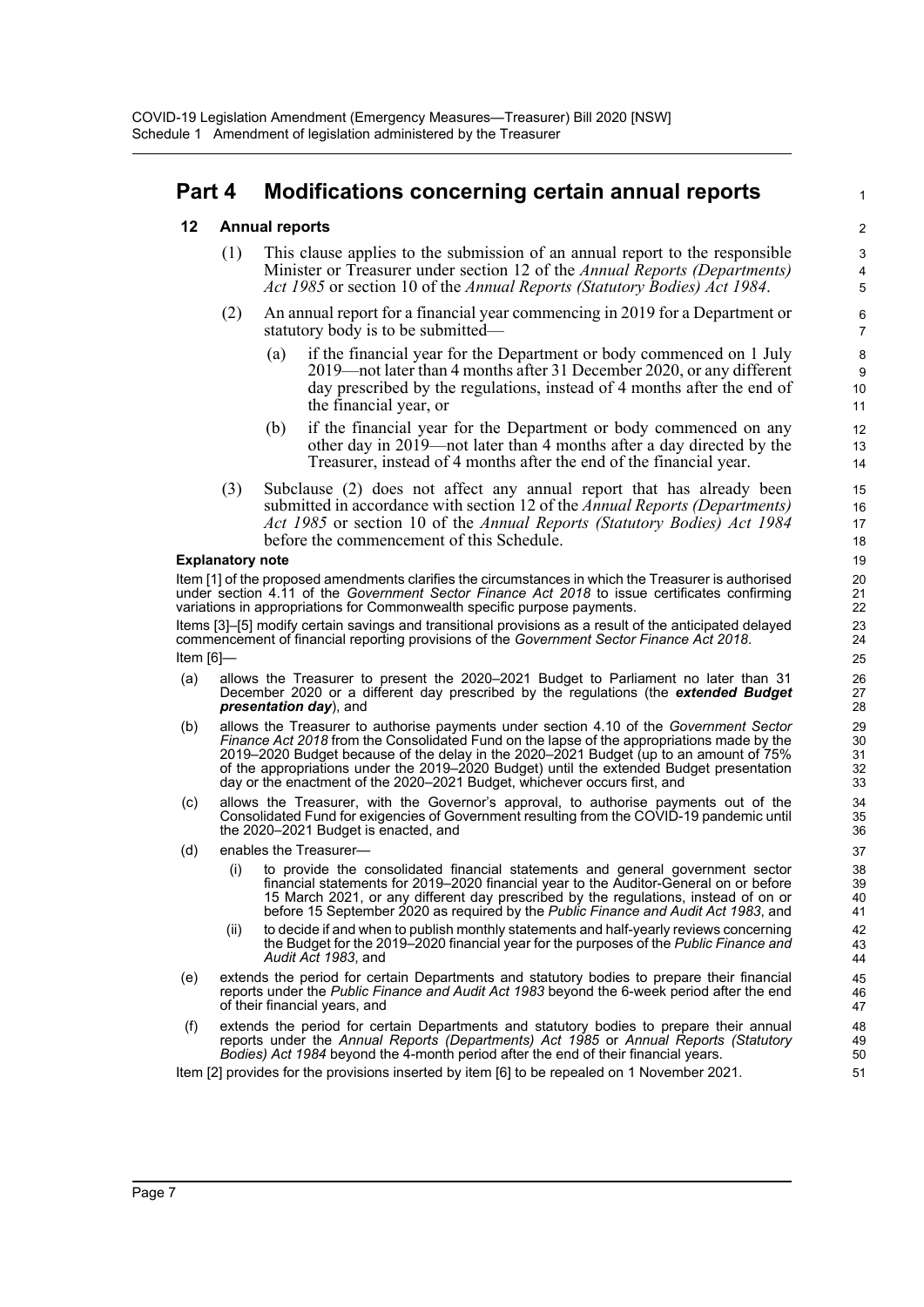| 1.2 |                          |                                                                                                     | <b>Government Sector Finance Regulation 2018</b> |                                                                                                                                                                                                                                                                                                                                                                                                                    | 1                          |  |
|-----|--------------------------|-----------------------------------------------------------------------------------------------------|--------------------------------------------------|--------------------------------------------------------------------------------------------------------------------------------------------------------------------------------------------------------------------------------------------------------------------------------------------------------------------------------------------------------------------------------------------------------------------|----------------------------|--|
|     |                          | <b>Clause 12A</b>                                                                                   |                                                  |                                                                                                                                                                                                                                                                                                                                                                                                                    | $\overline{c}$             |  |
|     | Insert before clause 13- |                                                                                                     |                                                  |                                                                                                                                                                                                                                                                                                                                                                                                                    |                            |  |
|     | 12A                      | Consumer price adjustments for payments authorised on lapse of<br>appropriation-section 4.10 of Act |                                                  |                                                                                                                                                                                                                                                                                                                                                                                                                    |                            |  |
|     |                          | (1)                                                                                                 |                                                  | The purpose of this clause is to provide for the purposes of section $4.10(4)(a)$<br>of the Act for the adjustment for consumer prices in an annual reporting period<br>for the NSW Government (the <i>current period</i> ) of the amount appropriated<br>under the annual Appropriation Act (the <i>previous appropriated amount</i> ) for<br>the previous annual reporting period (the <i>previous period</i> ). | 6<br>7<br>8<br>9<br>10     |  |
|     |                          | (2)                                                                                                 | following percentages is the greater—            | The previous appropriated amount is to be adjusted by whichever of the                                                                                                                                                                                                                                                                                                                                             | 11<br>12                   |  |
|     |                          |                                                                                                     | (a)<br>commencement of the previous period,      | the percentage change in the Consumer Price Index (All Groups Index)<br>for Sydney published by the Australian Bureau of Statistics between the<br>March quarter immediately before the commencement of the current<br>period compared with the March quarter immediately before the                                                                                                                               | 13<br>14<br>15<br>16<br>17 |  |
|     |                          |                                                                                                     | (b)<br>remuneration of public sector employees.  | the percentage (as at 31 March immediately before the commencement<br>of the current period) declared by a regulation made for the purposes of<br>section 146C of the <i>Industrial Relations Act 1996</i> to be government<br>policy in respect of the maximum percentage for increases in the                                                                                                                    | 18<br>19<br>20<br>21<br>22 |  |
|     | <b>Explanatory note</b>  |                                                                                                     |                                                  |                                                                                                                                                                                                                                                                                                                                                                                                                    |                            |  |
|     |                          | is the greater-                                                                                     |                                                  | The proposed amendment provides for consumer price adjustment for the purposes of section 4.10<br>of the Government Sector Finance Act 2018 by reference to whichever of the following percentages                                                                                                                                                                                                                 | 24<br>25<br>26             |  |
|     | (a)                      | is due,                                                                                             |                                                  | the percentage change in the Consumer Price Index (All Groups Index) for Sydney published<br>by the Australian Bureau of Statistics over a certain 12-month period before the next Budget                                                                                                                                                                                                                          | 27<br>28<br>29             |  |
|     | (b)                      |                                                                                                     |                                                  | the percentage declared by a regulation made for the purposes of section 146C of the<br>Industrial Relations Act 1996 that applies at a certain time before the next Budget is due.                                                                                                                                                                                                                                | 30<br>31                   |  |
| 1.3 |                          |                                                                                                     | Payroll Tax Act 2007 No 21                       |                                                                                                                                                                                                                                                                                                                                                                                                                    | 32                         |  |
|     |                          | <b>Section 66D</b>                                                                                  |                                                  |                                                                                                                                                                                                                                                                                                                                                                                                                    | 33                         |  |
|     |                          |                                                                                                     | Insert after section 66C-                        |                                                                                                                                                                                                                                                                                                                                                                                                                    | 34                         |  |
|     | 66D                      |                                                                                                     |                                                  | Wages subsidised under Commonwealth jobkeeper scheme                                                                                                                                                                                                                                                                                                                                                               | 35                         |  |
|     |                          | (1)                                                                                                 | paid to the employee.                            | This section applies in relation to an employee (a <i>jobkeeper subsidised</i><br><i>employee</i> ) in respect of whom jobkeeper payments are paid or payable to the<br>employer if, but for those payments, less wages or no wages would have been                                                                                                                                                                | 36<br>37<br>38<br>39       |  |
|     |                          | (2)                                                                                                 | only to the extent of the difference between—    | The wages paid to a jobkeeper subsidised employee are exempt wages, but                                                                                                                                                                                                                                                                                                                                            | 40<br>41                   |  |
|     |                          |                                                                                                     | (a)<br>respect of the employee, and              | the amount of jobkeeper payments paid or payable to the employer in                                                                                                                                                                                                                                                                                                                                                | 42<br>43                   |  |
|     |                          |                                                                                                     | (b)<br>those jobkeeper payments.                 | the amount of wages that would have been paid to the employee but for                                                                                                                                                                                                                                                                                                                                              | 44<br>45                   |  |
|     |                          | (3)                                                                                                 |                                                  | Subsection (2) applies only in respect of wages paid during the period—                                                                                                                                                                                                                                                                                                                                            | 46                         |  |
|     |                          |                                                                                                     |                                                  |                                                                                                                                                                                                                                                                                                                                                                                                                    |                            |  |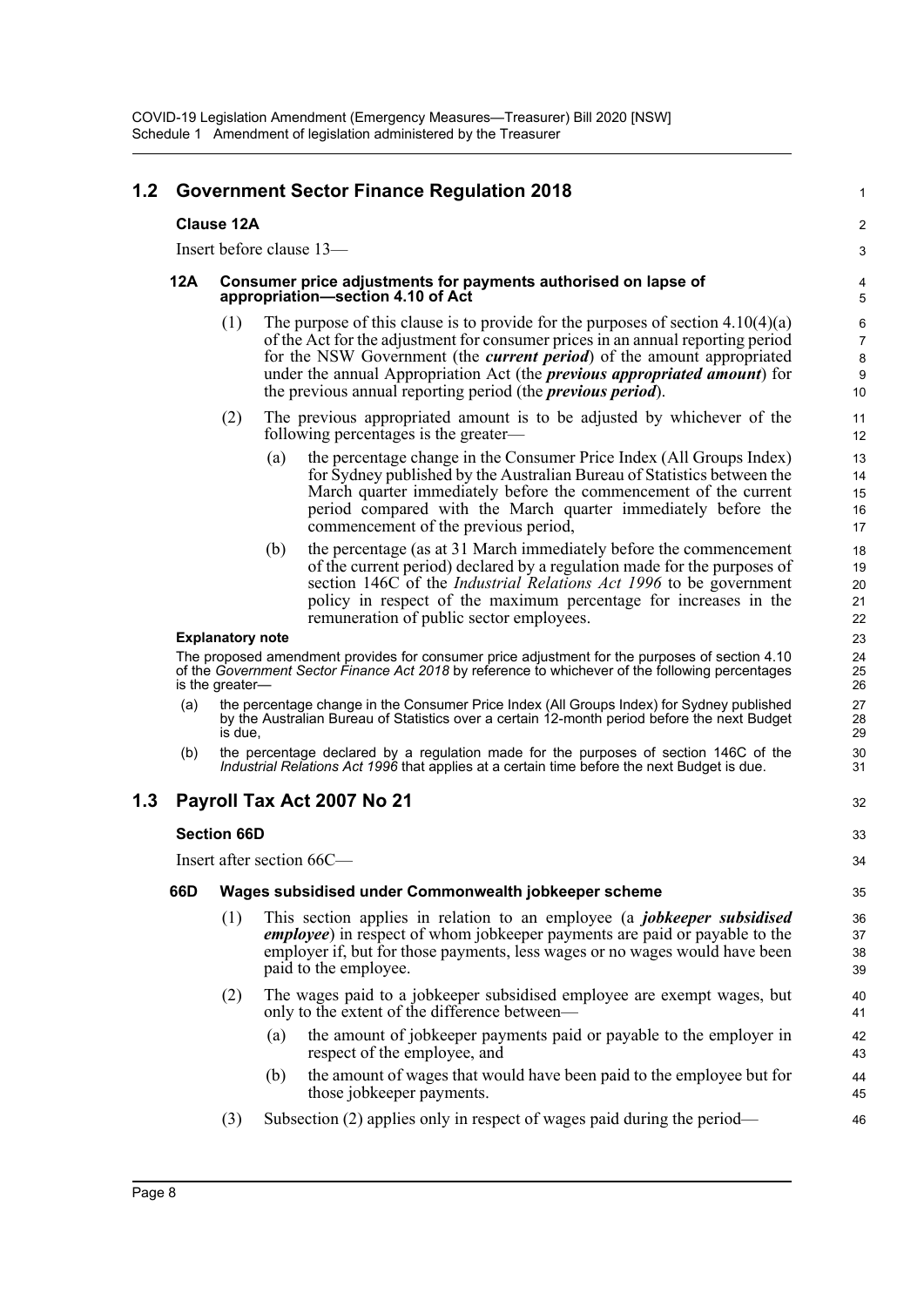|       |                         | commencing on 30 March 2020, and<br>(a)                                                                                                                                                                                                                                                 | 1                        |
|-------|-------------------------|-----------------------------------------------------------------------------------------------------------------------------------------------------------------------------------------------------------------------------------------------------------------------------------------|--------------------------|
|       |                         | (b)<br>ending on the day the scheme for jobkeeper payments ends.                                                                                                                                                                                                                        | $\overline{2}$           |
|       | (4)                     | For the purposes of this section, any overpayment of jobkeeper payments is to<br>be disregarded in calculating the amount of jobkeeper payments paid or<br>payable to an employer in respect of an employee.                                                                            | 3<br>4<br>5              |
|       | (5)                     | To avoid doubt, this section does not apply in relation to an employee if the<br>wages paid or payable to the employee are greater than the jobkeeper<br>payments paid or payable to the employer in respect of the employee.                                                           | 6<br>$\overline{7}$<br>8 |
|       | (6)                     | In this section-                                                                                                                                                                                                                                                                        | $\boldsymbol{9}$         |
|       |                         | <i>jobkeeper payment</i> has the same meaning as it has in Part 6–4C of the <i>Fair</i><br><i>Work Act 2009</i> of the Commonwealth.                                                                                                                                                    | 10<br>11                 |
|       |                         | <i>overpayment</i> , in relation to a jobkeeper payment, means any amount in respect<br>of the payment that an employer is liable to repay to the Commonwealth under<br>section 9 of the Coronavirus Economic Response Package (Payments and<br>Benefits) Act 2020 of the Commonwealth. | 12<br>13<br>14<br>15     |
|       | <b>Explanatory note</b> |                                                                                                                                                                                                                                                                                         | 16                       |
|       |                         | The proposed amendment provides for certain wages paid to employees subsidised by the<br>Commonwealth jobkeeper scheme to be exempt from payroll tax.                                                                                                                                   | 17<br>18                 |
| 1.4   |                         | <b>Public Finance and Audit Act 1983 No 152</b>                                                                                                                                                                                                                                         | 19                       |
| [1]   |                         | <b>Section 39 Application and interpretation</b>                                                                                                                                                                                                                                        | 20                       |
|       |                         | Insert after section $39(3)$ —                                                                                                                                                                                                                                                          | 21                       |
|       | (3A)                    | Without limiting section 40, the regulations may provide for this Division to<br>apply to particular statutory bodies or kinds of statutory bodies except for<br>specified provisions.                                                                                                  | 22<br>23<br>24           |
|       | (3B)                    | The following provisions apply in respect of a regulation made for the<br>purposes of subsection $(3A)$ (an <i>exemption regulation</i> )—                                                                                                                                              | 25<br>26                 |
|       |                         | (a)<br>the Treasurer must consult the Auditor-General about any proposed<br>provisions to be included in an exemption regulation,                                                                                                                                                       | 27<br>28                 |
|       |                         | section 3.5 of the <i>Government Sector Finance Act 2018</i> applies to the<br>(b)<br>consultation referred to in paragraph (a) in the same way as it applies to<br>a consultation requirement under that Act,                                                                          | 29<br>30<br>31           |
|       |                         | an exemption regulation must provide for its provisions to be repealed<br>(c)<br>on a day that is no later than 1 November 2021                                                                                                                                                         | 32<br>33                 |
|       |                         | Note. Section 10.5 of the Government Sector Finance Act 2018 provides for the<br>repeal of Schedule 2 (Provisions for COVID-19 pandemic) to that Act on 1<br>November 2021.                                                                                                             | 34<br>35<br>36           |
|       | (3C)                    | A statutory body to which an exemption regulation applies is not required to<br>comply with the provisions of this Division that are prescribed as exceptions.                                                                                                                          | 37<br>38                 |
|       | (3D)                    | Anything done, or omitted to be done, pursuant to an exemption regulation<br>remains as legally effective after the repeal of the regulation as it was before<br>its repeal.                                                                                                            | 39<br>40<br>41           |
| $[2]$ |                         | <b>Section 45A Application and interpretation</b>                                                                                                                                                                                                                                       | 42                       |
|       |                         | Insert after section $45A(4)$ —                                                                                                                                                                                                                                                         | 43                       |
|       | (4A)                    | Without limiting section 45B, the regulations may provide for this Division to<br>apply to particular Departments or kinds of Departments except for specified<br>provisions.                                                                                                           | 44<br>45<br>46           |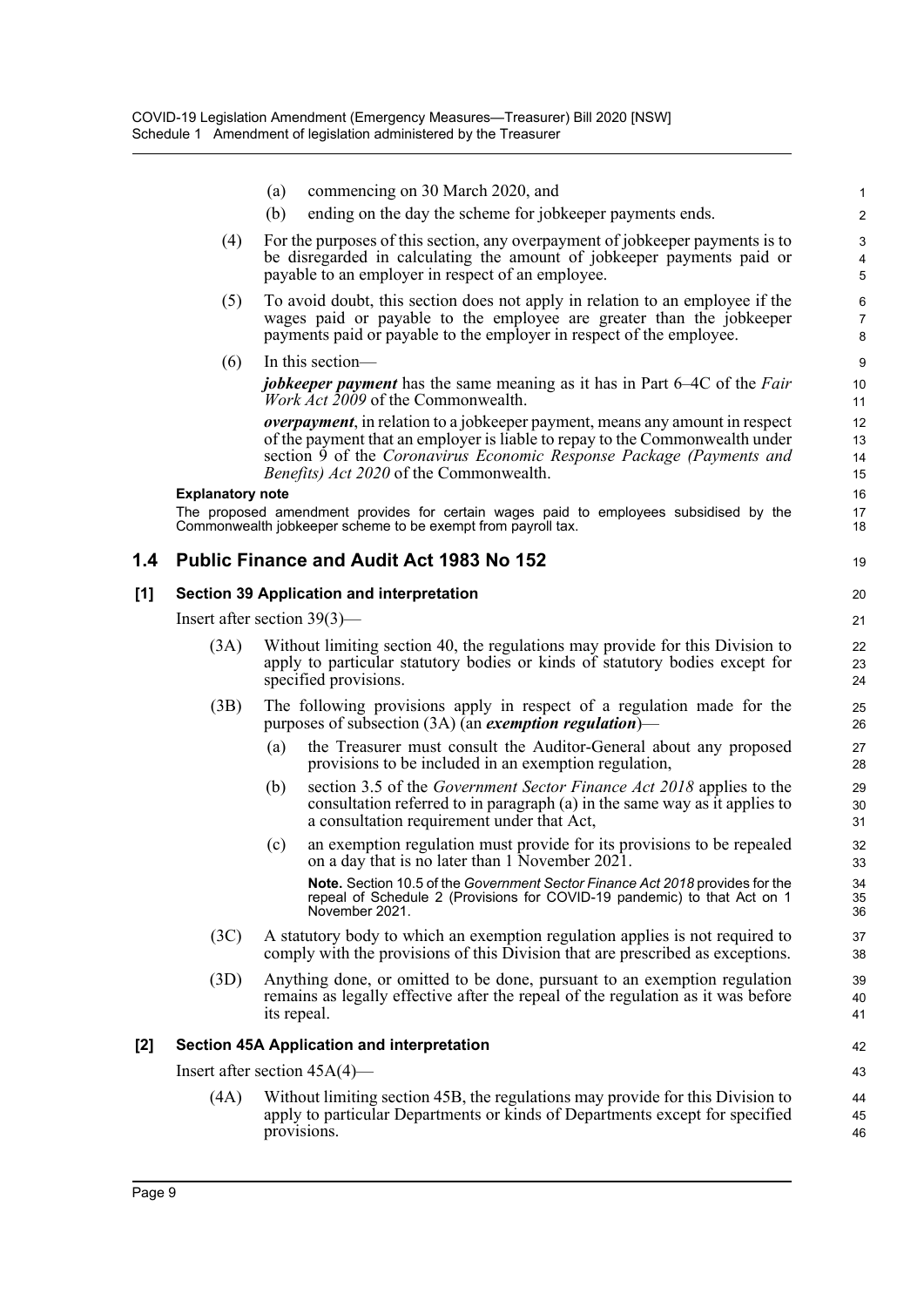|     | (4B)                    | The following provisions apply in respect of a regulation made for the<br>purposes of subsection $(4A)$ (an <i>exemption regulation</i> )—                                                                                                                                                 | 1<br>$\overline{2}$      |
|-----|-------------------------|--------------------------------------------------------------------------------------------------------------------------------------------------------------------------------------------------------------------------------------------------------------------------------------------|--------------------------|
|     |                         | (a)<br>the Treasurer must consult the Auditor-General about any proposed<br>provisions to be included in an exemption regulation,                                                                                                                                                          | 3<br>$\overline{4}$      |
|     |                         | section 3.5 of the <i>Government Sector Finance Act 2018</i> applies to the<br>(b)<br>consultation referred to in paragraph (a) in the same way as it applies to<br>a consultation requirement under that Act,                                                                             | 5<br>6<br>$\overline{7}$ |
|     |                         | an exemption regulation must provide for its provisions to be repealed<br>(c)<br>on a day that is no later than 1 November 2021.                                                                                                                                                           | 8<br>9                   |
|     |                         | Note. Section 10.5 of the Government Sector Finance Act 2018 provides for the<br>repeal of Schedule 2 (Provisions for COVID-19 pandemic) to that Act on 1<br>November 2021.                                                                                                                | 10<br>11<br>12           |
|     | (4C)                    | A Department to which an exemption regulation applies is not required to<br>comply with the provisions of this Division that are prescribed as exceptions.                                                                                                                                 | 13<br>14                 |
|     | (4D)                    | Anything done, or omitted to be done, pursuant to an exemption regulation<br>remains as legally effective after the repeal of the regulation as it was before<br>its repeal.                                                                                                               | 15<br>16<br>17           |
|     | <b>Explanatory note</b> |                                                                                                                                                                                                                                                                                            | 18                       |
|     |                         | The proposed amendments enable the regulations under the Public Finance and Audit Act 1983 to<br>provide for the following provisions of that Act to apply to particular Departments and statutory bodies,<br>or kinds of Department and statutory bodies except for specified provisions- | 19<br>20<br>21           |
|     | (a)                     | Division 3 (General audit of statutory bodies) of Part 3,                                                                                                                                                                                                                                  | 22                       |
|     | (b)                     | Division 4A (General audit of Departments) of Part 3.                                                                                                                                                                                                                                      | 23                       |
|     |                         | Regulations made for this purpose must provide for their repeal not later than on 1 November 2021.                                                                                                                                                                                         | 24                       |
| 1.5 |                         | <b>Public Finance and Audit Regulation 2015</b>                                                                                                                                                                                                                                            | 25                       |
|     | <b>Schedule 2</b>       |                                                                                                                                                                                                                                                                                            | 26                       |
|     |                         | Insert after Schedule 1-                                                                                                                                                                                                                                                                   | 27                       |
|     | <b>Schedule 2</b>       | Special provisions for COVID-19 pandemic<br>concerning financial reporting                                                                                                                                                                                                                 | 28<br>29                 |
|     | Part 1                  | Interpretation                                                                                                                                                                                                                                                                             | 30                       |
|     | 1                       | <b>Definitions</b>                                                                                                                                                                                                                                                                         | 31                       |
|     |                         | In this Schedule-                                                                                                                                                                                                                                                                          | 32                       |
|     |                         | <b>accountable authority</b> has the same meaning as in the Government Sector<br>Finance Act 2018.                                                                                                                                                                                         | 33<br>34                 |
|     |                         | assets, commitments, contingent liabilities, expenses, income and liabilities<br>have the same meanings as in the Australian Accounting Standards.                                                                                                                                         | 35<br>36                 |
|     |                         | <b>controlled entity</b> has the same meaning as in the Government Sector Finance                                                                                                                                                                                                          | 37<br>38                 |
|     |                         | Act 2018.                                                                                                                                                                                                                                                                                  |                          |
|     |                         | <b>Crown land manager</b> has the same meaning as in the Crown Land<br>Management Act 2016.                                                                                                                                                                                                | 39<br>40                 |
|     |                         | <b>Department</b> means a Department within the meaning of Division 4A of Part 3<br>of the Act.                                                                                                                                                                                            | 41<br>42                 |
|     |                         | <i>exempt Department</i> means a Department that is an exempt Department<br>because of the operation of Part 2 of this Schedule.                                                                                                                                                           | 43<br>44                 |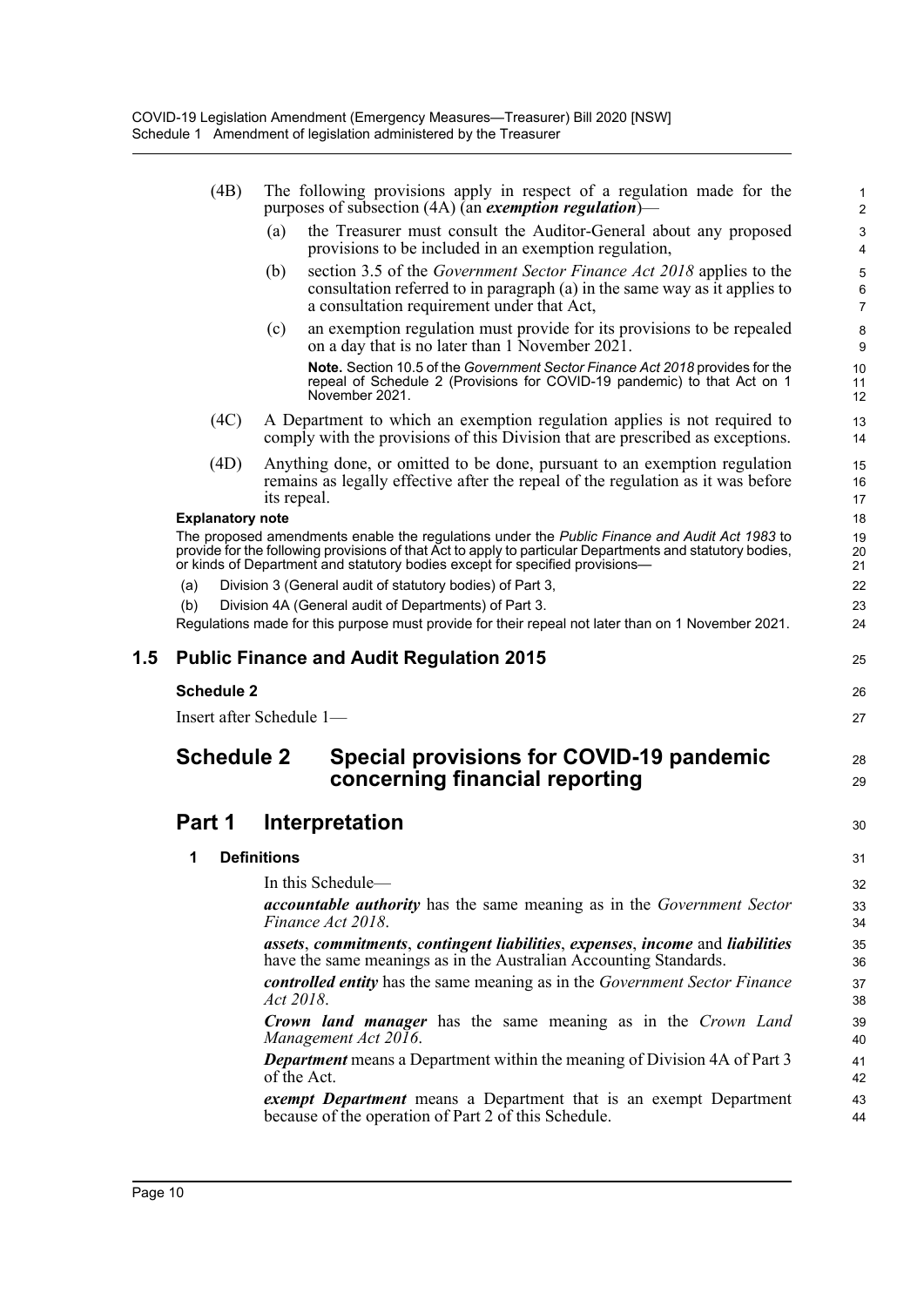|        |                       | <i>exempt statutory body</i> means a statutory body that is an exempt statutory body<br>because of the operation of Part 2 of this Schedule.                                                        | 1<br>$\overline{2}$     |
|--------|-----------------------|-----------------------------------------------------------------------------------------------------------------------------------------------------------------------------------------------------|-------------------------|
|        |                       | <i>relevant agency</i> means a Department or statutory body.                                                                                                                                        | $\mathsf 3$             |
|        |                       | <i>relevant transaction</i> means a transaction, approved or directed by the Premier                                                                                                                | $\overline{\mathbf{4}}$ |
|        |                       | or Treasurer or other Minister, for the sale, lease, assignment, transfer or other<br>disposal of assets or liabilities of the State to a non-government sector entity.                             | $\mathbf 5$<br>6        |
|        |                       | retained State interest, in relation to a relevant transaction, means an interest                                                                                                                   | $\overline{7}$          |
|        |                       | or right in or related to an asset or liability disposed of under a relevant<br>transaction that is held by or on behalf of the State as a consequence of the<br>transaction.                       | $\bf 8$<br>9<br>10      |
|        |                       | statutory body means a statutory body within the meaning of Division 3 of Part<br>3 of the Act.                                                                                                     | 11<br>12                |
| 2      |                       | <b>Effect of Schedule on other provisions of Regulation</b>                                                                                                                                         | 13                      |
|        |                       | This Schedule does not limit the operation of clauses 9 and 12A of this<br>Regulation.                                                                                                              | 14<br>15                |
| Part 2 |                       | <b>Exempt Departments and exempt statutory bodies</b>                                                                                                                                               | 16                      |
| 3      | <b>Small agencies</b> |                                                                                                                                                                                                     | 17                      |
|        |                       | A Department or statutory body meeting all of the following requirements is<br>an exempt Department or exempt statutory body (as the case requires)—                                                | 18<br>19                |
|        | (a)                   | the assets, liabilities, income, expenses, commitments and contingent<br>liabilities of the Department or statutory body are each less than<br>\$5,000,000,                                         | 20<br>21<br>22          |
|        | (b)                   | the total cash or cash equivalents held by the Department or statutory<br>body is less than $$2,500,000$ ,                                                                                          | 23<br>24                |
|        | (c)                   | at least 95% of the Department's or statutory body's income is derived<br>from money paid out of the Consolidated Fund or from money provided<br>by other relevant agencies,                        | 25<br>26<br>27          |
|        | (d)                   | the Department or statutory body does not administer legislation for a<br>Minister by or under which members of the public are regulated.                                                           | 28<br>29                |
| 4      |                       | <b>Crown land managers</b>                                                                                                                                                                          | 30                      |
|        |                       | A Department or statutory body meeting all of the following requirements is<br>an exempt Department or exempt statutory body (as the case requires)—                                                | 31<br>32                |
|        | (a)                   | the Department or statutory body is a Crown land manager,                                                                                                                                           | 33                      |
|        | (b)                   | the requirements referred to in clause $3(a)$ , (b) and (d),                                                                                                                                        | 34                      |
|        | (c)                   | the income of the Department or statutory body, derived from sources<br>other than money paid out of the Consolidated Fund or money provided<br>by other relevant agencies, is less than \$100,000. | 35<br>36<br>37          |
| 5      |                       | Special purpose staff agencies                                                                                                                                                                      | 38                      |
|        |                       | A Department or statutory body that comprises solely of persons who are                                                                                                                             | 39                      |
|        |                       | employed to enable another particular relevant agency to exercise its functions<br>is an exempt Department or exempt statutory body (as the case requires).                                         | 40<br>41                |
| 6      |                       | <b>Retained State interests</b>                                                                                                                                                                     | 42                      |
|        |                       | A Department or statutory body meeting all of the following requirements is<br>an exempt Department or exempt statutory body (as the case requires)—                                                | 43<br>44                |